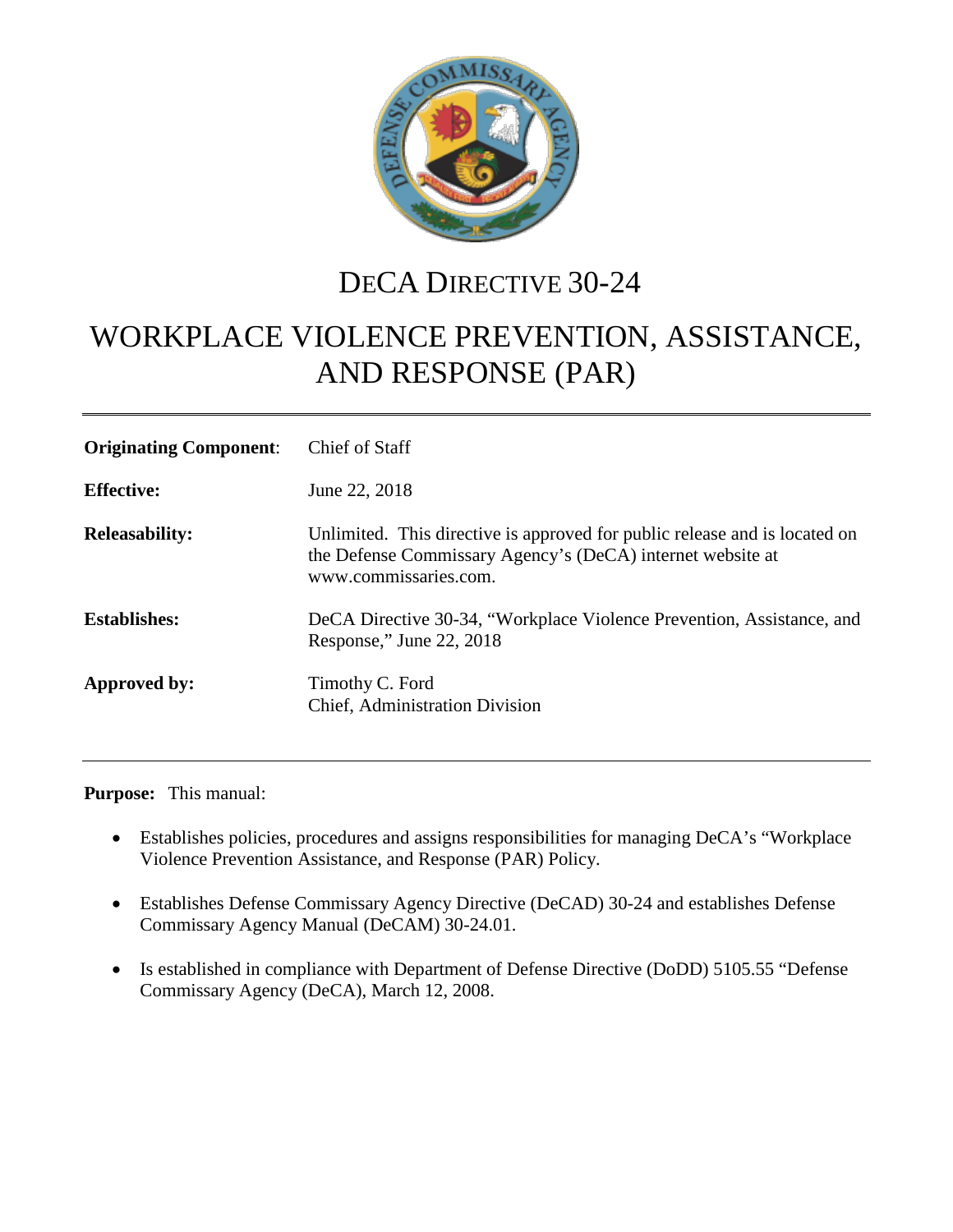### **TABLE OF CONTENTS**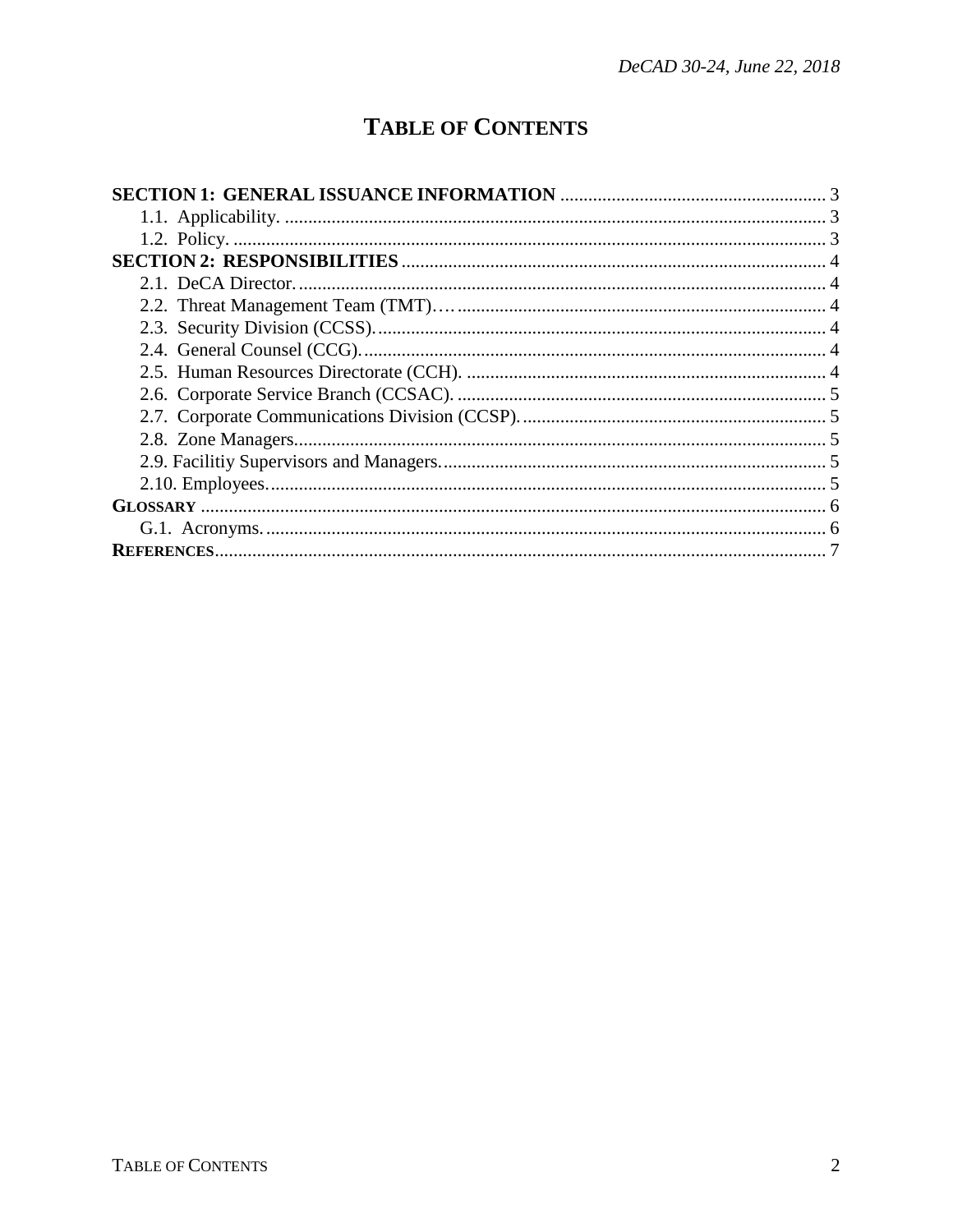#### **SECTION 1: GENERAL ISSUANCE INFORMATION**

<span id="page-2-1"></span><span id="page-2-0"></span>**1.1. APPLICABILITY.** This manual applies to all DeCA personnel (military, civilian, and local nationals), employees of other Federal agencies assigned or detailed to DeCA. Contractor and other individuals working at the DeCA are responsible for following all policies, procedures, laws, and regulations in effect on respective military installations.

<span id="page-2-3"></span><span id="page-2-2"></span>**1.2. POLICY.** DeCA will manage prevention, response, and assistance regarding workplace violence by complying with this Directive and in accordance with (IAW) DoDD 5105.55 and DeCAD 70-2, Internal Control Program.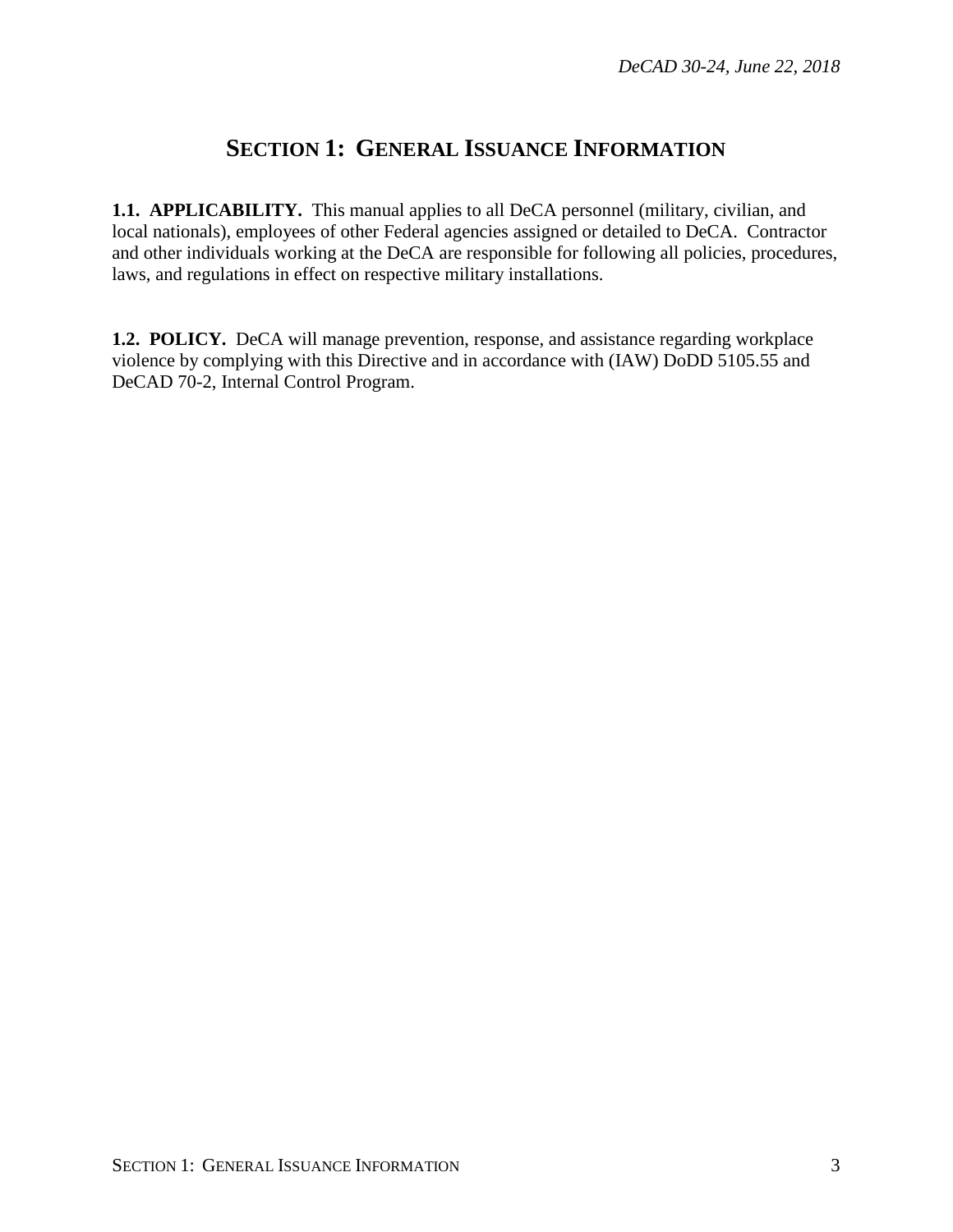#### **SECTION 2: RESPONSIBILITIES**

<span id="page-3-0"></span>**2.1. DeCA DIRECTOR.** The Director will develop and implement a workplace violence prevention and response program that reflects DeCA's strong commitment to the safety of its personnel, patrons, and business partners, and will formally designate members of a threat management team IAW DoDD 5105.55.

<span id="page-3-1"></span>**2.2. THREAT MANAGEMENT TEAM (TMT).** The TMT will provide supervisors and managers with requisite guidance and training to recognize the signs of and the potential for violence in the workplace, and provide support in dealing with related issues.

<span id="page-3-2"></span>**2.3. SECURITY DIVISION (CCSS).** The Security Division will provide supervisors and managers with requisite guidance and training to offer immediate response when notified of potential acts of violence, and conduct inquiries into threats and incidents, and ensure that events are properly investigated and addressed.

<span id="page-3-3"></span>**2.4. THE OFFICE OF COUNSEL (GC).** GC will provide legal guidance concerning the handling of incidents of violence or threats of violence and in the development of recommended policies and procedures.

#### <span id="page-3-4"></span>**2.5. HUMAN RESOURCES DIRECTORATE (HR).** HR will:

a. Provide assistance and guidance to supervisors of Federal civilian employees concerning personnel actions, including disciplinary and adverse actions related to violence or threats of violence.

b. Consult with supervisors to provide guidance in dealing with employees who become obstinate, difficult to supervise, or who appear to be a danger to themselves or others.

c. Assist supervisors in referring those employees who exhibit unacceptable conduct or behavior, or who appear to be experiencing personal problems to the services available.

d. Provide assessment, referral, and emergency intervention for Federal employees who commit violent acts, threaten harm to themselves or others, or are themselves victims of such acts. HR will coordinate with Agency officials to schedule emergency evaluations for Federal employees who appear to be violent, homicidal, or suicidal. Federal regulations strictly prohibit disclosure of information learned while providing federally assisted services unless exceptional circumstances exist (e.g., an employee is judged by the Employee Assistance Program (EAP) to pose an imminent threat of serious harm to others), or unless certain conditions are met (e.g., the employee provides written consent to release information).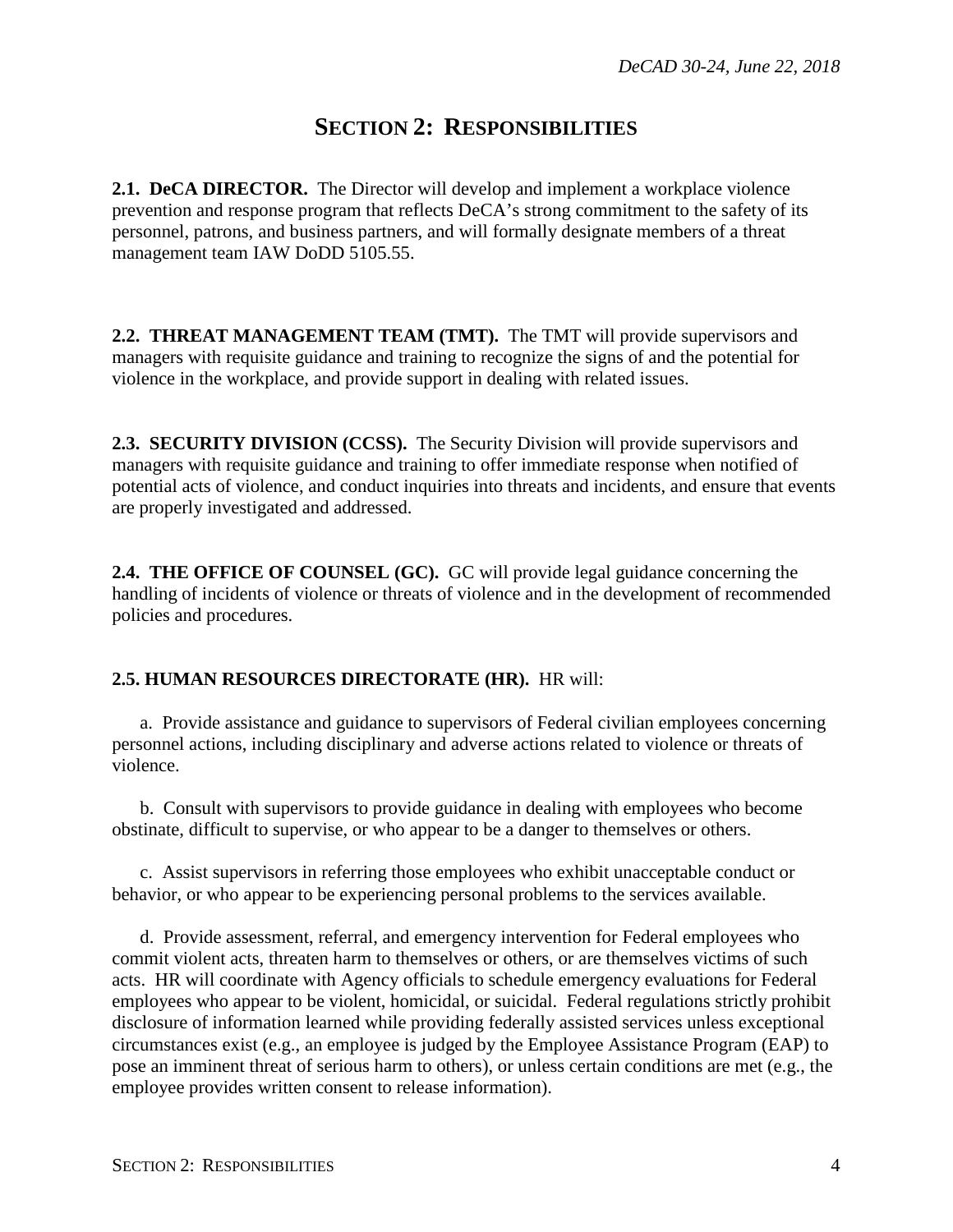<span id="page-4-0"></span>**2.6. CORPORATE SERVICES BRANCH (CCSAC).** Corporate Services will work closely with the Security Division, the Safety and Occupational Health Manager, and HR to help maintain a safe environment for all people who access the DeCA Headquarters (HQ) worksite.

<span id="page-4-1"></span>**2.7. CORPORATE COMMUNICATIONS DIVISION (CCSP).** Corporate Communications will assist the TMT in publicizing its efforts and will respond to news-media inquiries concerning incidents involving workplace violence.

<span id="page-4-3"></span><span id="page-4-2"></span>**2.8. ZONE MANAGERS.** Zone managers will assume duties as a field TMT member and work with DeCA HQ TMT to prevent and respond to workplace violence in their zones.

**2.9. SUPERVISORS AND MANAGERS.** Supervisors and managers will:

a. Ensure that employees attend mandatory annual awareness training recommended by HR and TMT to foster workplace violence prevention and public safety awareness. Contract personnel are encouraged to take this training and conduct themselves in a manner that is consistent with the best interests of the Government. IAW servicing agencies, all other individuals working at DeCA facilities are also encouraged to attend this training.

b. Continuously monitor the climate of the workplace, paying special attention to signs of a hostile work environment. Provide all personnel with information concerning Federal, DoD, and DeCA policies and regulations concerning workplace violence.

c. Encourage all personnel to discuss concerns about working conditions that could possibly lead to an incident of workplace violence, such as a hostile work environment (e.g., during staff meetings, through an open-door policy, etc.).

d. Inform all personnel of the counseling services available through the EAP or other means, especially when they detect, or others report, that an employee appears to be having difficulty dealing with anger frustration, hostility, or other signs of potential violence problems. Supervisors should offer EAP assistance when there is a question concerning the employee's emotional/mental well-being.

<span id="page-4-4"></span>**2.10. EMPLOYEES.** Employees will comply with the workplace violence prevention and response policies as set forth in this directive and its accompanying manual, applicable laws, and DoD regulations.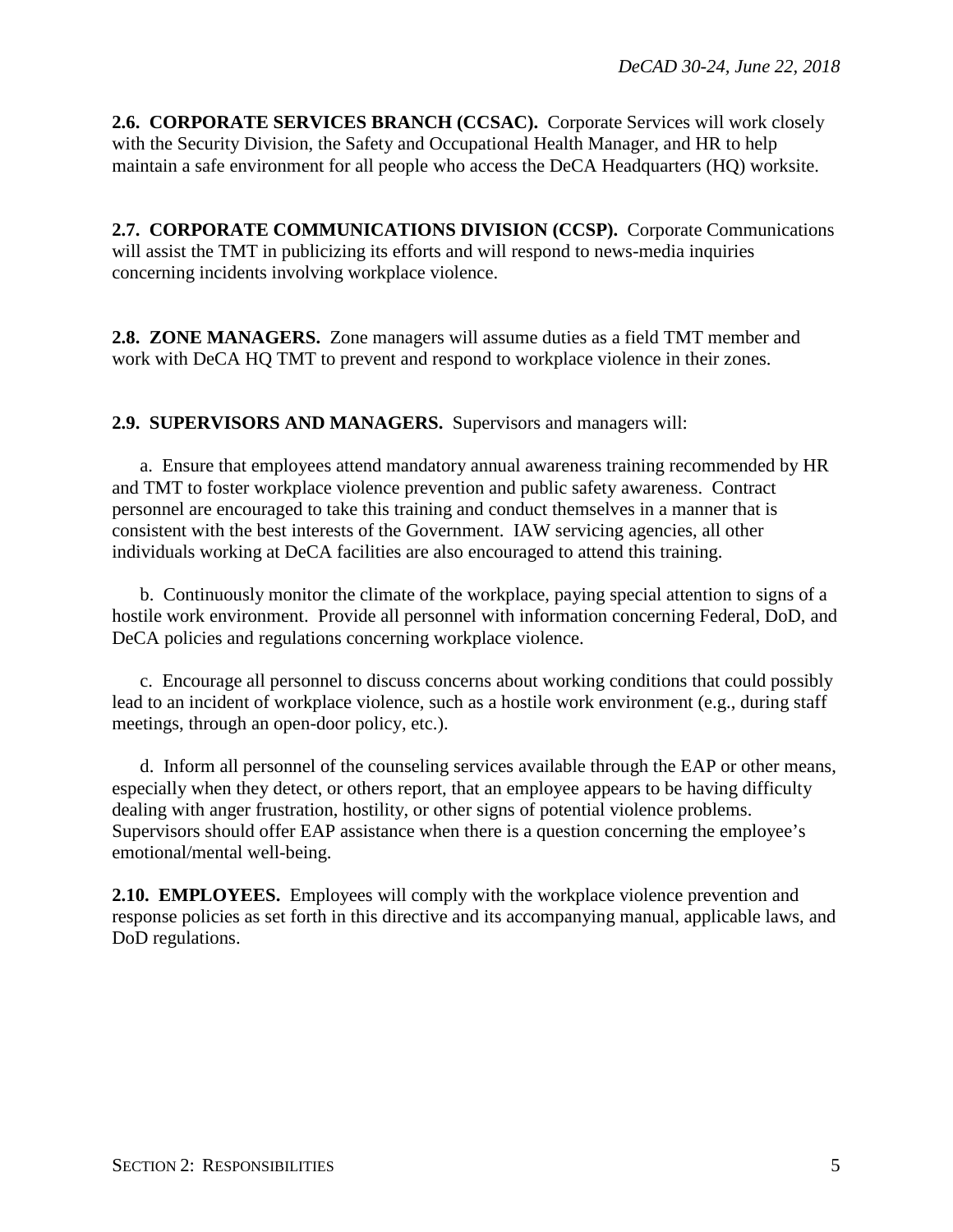### **GLOSSARY**

#### <span id="page-5-1"></span><span id="page-5-0"></span>**G.1. ACRONYMS.**

| <b>CCSAC</b>    | <b>Corporate Services Branch</b>           |
|-----------------|--------------------------------------------|
| <b>CCSP</b>     | <b>Corporate Communications Division</b>   |
| <b>CCSS</b>     | <b>Security Division</b>                   |
| <b>DeCA</b>     | Defense Commissary Agency                  |
| <b>DeCAD</b>    | <b>Defense Commissary Agency Directive</b> |
| <b>DeCAM</b>    | <b>Defense Commissary Agency Manual</b>    |
| DoD             | Department of Defense                      |
| <b>DoDD</b>     | Department of Defense Directive            |
| EAP             | Employee Assistance Program                |
| GC              | <b>General Counsel</b>                     |
| HQ<br><b>HR</b> | Headquarters<br><b>Human Resources</b>     |
| <b>IAW</b>      | in accordance with                         |
| <b>PAR</b>      | Prevention, Assistance, and Response       |
| TMT             | Threat Management Team                     |